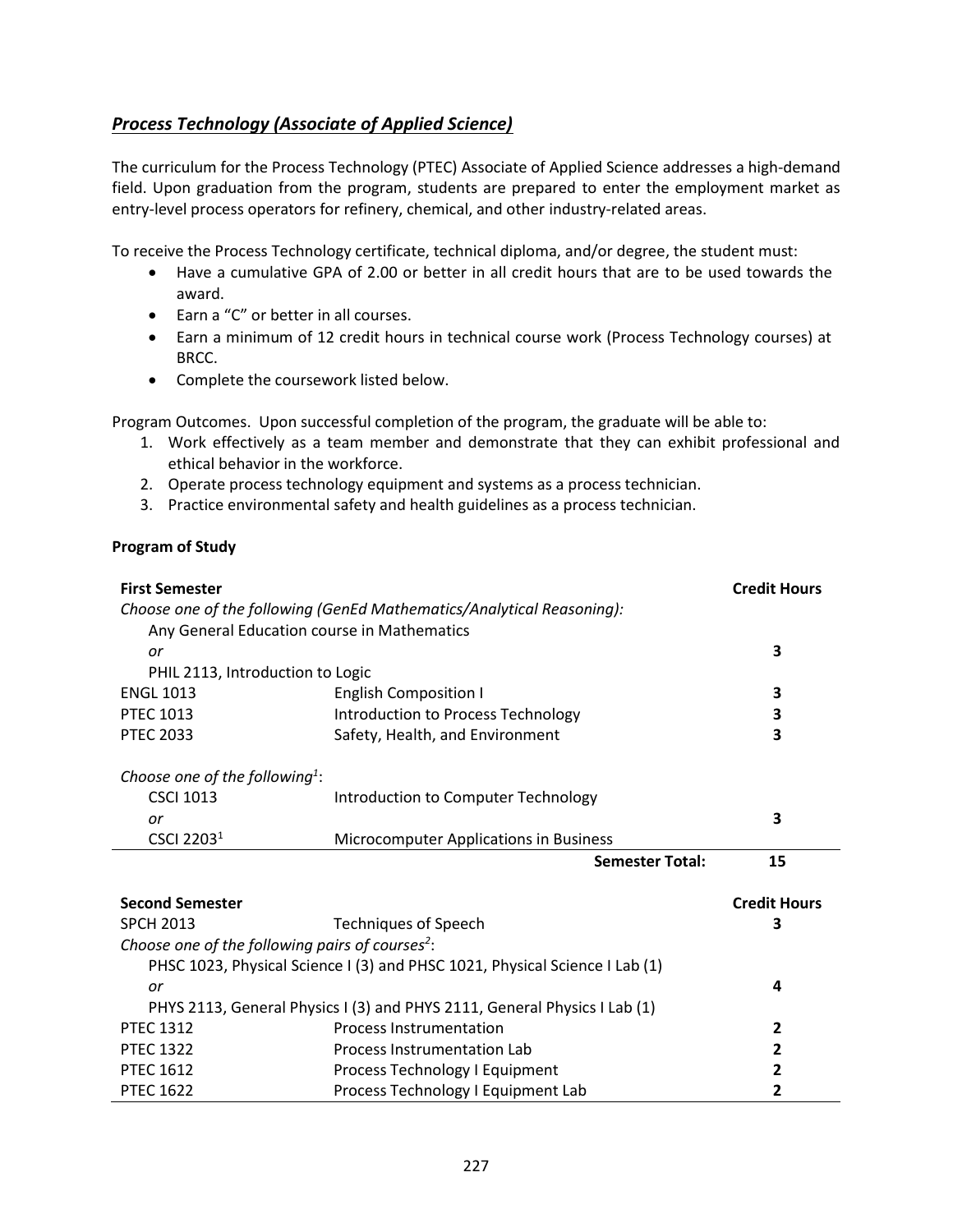|                                                             | <b>Semester Total:</b>                                                           | 15                  |
|-------------------------------------------------------------|----------------------------------------------------------------------------------|---------------------|
| <b>Third Semester</b>                                       |                                                                                  | <b>Credit Hours</b> |
| Choose one of the following pairs of courses <sup>2</sup> : |                                                                                  |                     |
| for PTEC Majors (1)                                         | CHEM 1043, Chemistry for PTEC Majors (3) and CHEM 1041, Chemistry Lab            |                     |
| or                                                          |                                                                                  | 4                   |
|                                                             | CHEM 1123, Chemistry I for Science Majors (3) and CHEM 1121, Chemistry I         |                     |
| Lab $(1)$                                                   |                                                                                  |                     |
| <b>PTEC 2073</b>                                            | Quality                                                                          | 3                   |
| <b>PTEC 2423</b>                                            |                                                                                  | 3                   |
|                                                             | Process Technology II Unit Systems                                               |                     |
| <b>PTEC 2421</b>                                            | Process Technology II Unit Systems Lab<br><b>Fluid Mechanics</b>                 | 1                   |
| <b>PTEC 2633</b>                                            |                                                                                  | 3                   |
|                                                             | <b>Semester Total:</b>                                                           | 14                  |
| <b>Fourth Semester</b>                                      |                                                                                  | <b>Credit Hours</b> |
| Any SACSCOC-accepted Gen-Ed. Humanities <sup>3</sup>        |                                                                                  | 3                   |
| ECON 2113 or 2213 or 2223                                   | Economic Principles or Principles of                                             | 3                   |
|                                                             | Macroeconomics or Principles of Microeconomics                                   |                     |
| <b>PTEC 2432</b>                                            | Process Technology III Operations                                                | 2                   |
| <b>PTEC 2442</b>                                            | Process Technology III Operations Lab                                            | 2                   |
| <b>PTEC 2443</b>                                            | <b>Process Troubleshooting</b>                                                   | 3                   |
|                                                             | <b>Semester Total:</b>                                                           | 13                  |
| <b>Fifth Semester</b>                                       |                                                                                  | <b>Credit Hours</b> |
| PTEC 2913 <sup>4</sup>                                      | Process Technology Internship                                                    | 3                   |
|                                                             | <b>Semester Total:</b>                                                           | 3                   |
|                                                             | <b>Total Program Credit Hours:</b>                                               | 60                  |
| <b>Process Technology Credentials Available:</b>            |                                                                                  |                     |
|                                                             |                                                                                  |                     |
|                                                             |                                                                                  | <b>Credit Hours</b> |
| CSCI 1013 or CSCI 2203 <sup>1</sup>                         | Intro to Computer Technology or Microcomputer<br><b>Applications in Business</b> | 3                   |
| PTEC 1013                                                   | Introduction to Process Technology                                               | 3                   |
| <b>PTEC 2033</b>                                            | Safety, Health, and Environment                                                  | 3                   |
| <b>PTEC 1312</b>                                            | Process Instrumentation                                                          | $\mathbf{2}$        |
| <b>PTEC 1322</b>                                            | Process Instrumentation Lab                                                      | $\mathbf{2}$        |
| <b>PTEC 1612</b>                                            | Process Technology I Equipment                                                   | 2                   |
| <b>PTEC 1622</b>                                            | Process Technology I Equipment Lab                                               | $\overline{2}$      |
| <b>PTEC 2073</b>                                            | Quality                                                                          | 3                   |
|                                                             | <b>CTS: Process Technology Support Technician</b>                                | 20                  |
|                                                             |                                                                                  | <b>Credit Hours</b> |
| CSCI 1013 or CSCI 2203 <sup>1</sup>                         | Intro to Computer Technology or Microcomputer                                    | 3                   |
|                                                             | <b>Applications in Business</b>                                                  |                     |
| Any Gen Ed Math or PHIL                                     | Any General Education course in Mathematics or                                   | 3                   |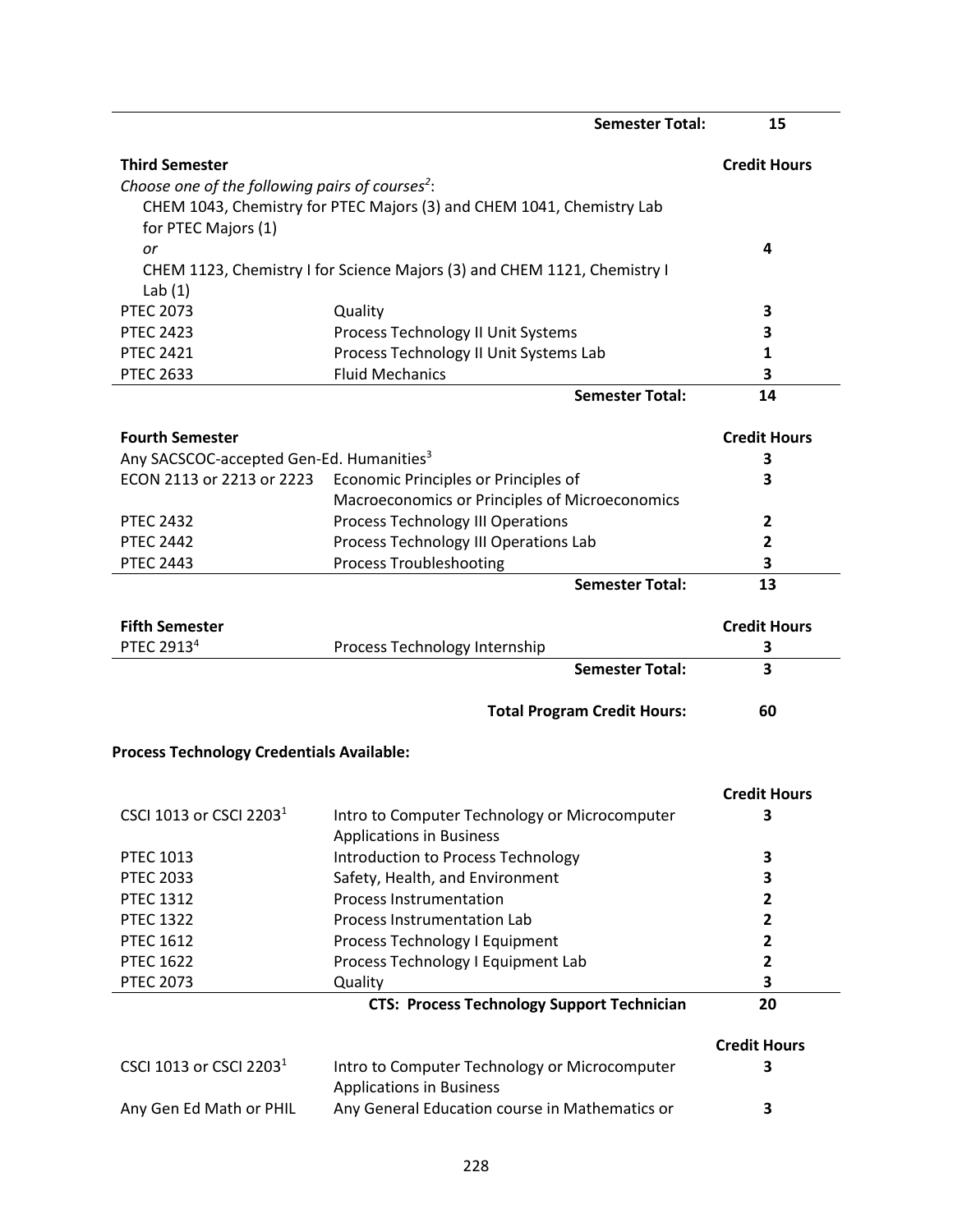| 2113                                | Introduction to Logic                            |                |
|-------------------------------------|--------------------------------------------------|----------------|
| PHSC 1023 or PHYS 2113              | Physical Science I or General Physics I          | 3              |
| PHSC 1021 or PHYS 2111 <sup>2</sup> | Physical Science I Lab or General Physics I Lab  | 1              |
| CHEM 1043 or 1123                   | Chemistry for PTEC Majors or Chemistry I for     | 3              |
|                                     | <b>Science Majors</b>                            |                |
| CHEM 1041 or 1121 <sup>2</sup>      | Chemistry Lab for PTEC Majors or Chemistry I Lab | 1              |
| <b>PTEC 1013</b>                    | Introduction to Process Technology               | 3              |
| <b>PTEC 2033</b>                    | Safety, Health, and Environment                  | 3              |
| <b>PTEC 1312</b>                    | <b>Process Instrumentation</b>                   | $\overline{2}$ |
| <b>PTEC 1322</b>                    | Process Instrumentation Lab                      | 2              |
| <b>PTEC 1612</b>                    | Process Technology I Equipment                   | 2              |
| <b>PTEC 1622</b>                    | Process Technology I Equipment Lab               | 2              |
| <b>PTEC 2073</b>                    | Quality                                          | 3              |
| <b>PTEC 2423</b>                    | Process Technology II Unit Systems               | 3              |
| <b>PTEC 2421</b>                    | Process Technology II Unit Systems Lab           | 1              |
| <b>PTEC 2633</b>                    | <b>Fluid Mechanics</b>                           | 3              |
| <b>PTEC 2432</b>                    | Process Technology III Operations                | 2              |
| <b>PTEC 2442</b>                    | Process Technology III Operations Lab            | 2              |
| <b>PTEC 2443</b>                    | <b>Process Troubleshooting</b>                   | 3              |
| PTEC 2913 <sup>4</sup>              | Process Technology Internship                    | 3              |
|                                     | <b>TD: Process Technology</b>                    | 48             |

- <sup>1</sup> CSCI 1013 and CSCI 2203 are exclusive to each other. Students cannot take both for credit.
- <sup>2</sup> The lab course taken must correspond with the Natural Science course chosen (PHSC 1021 with PHSC 1023, CHEM 1041 with CHEM 1043, etc.).
- <sup>3</sup> The SACSCOC-accepted Gen-Ed. Humanities courses are listed below. ENGL 2133, Literature and Ethnicity ENGL 2303, Introduction to Fiction ENGL 2313, Introduction to Poetry and Drama ENGL 2123, Major British Writers ENGL 2173, Major American Writers ENGL 2223, Major World Writers ENGL 2403, introduction to African-American Literature ENGL 2323, Introduction to Literature ENGL 2503, Introduction to Folklore ENGL 2483, Shakespeare: The More Popular Plays HIST 1113, History of World Civilizations I HIST 1123, History of World Civilizations II HIST 2003, History of Roman Republic and Empire HIST 2013, American History Colonial to 1865 HIST 2023, American History 1865-Present HIST 2213, Modern Europe 1500-1848 HIST 2223, Modern Europe 1848 to Present HUMN 2103, World Mythology HUMN 2013, Africa and the Middle East